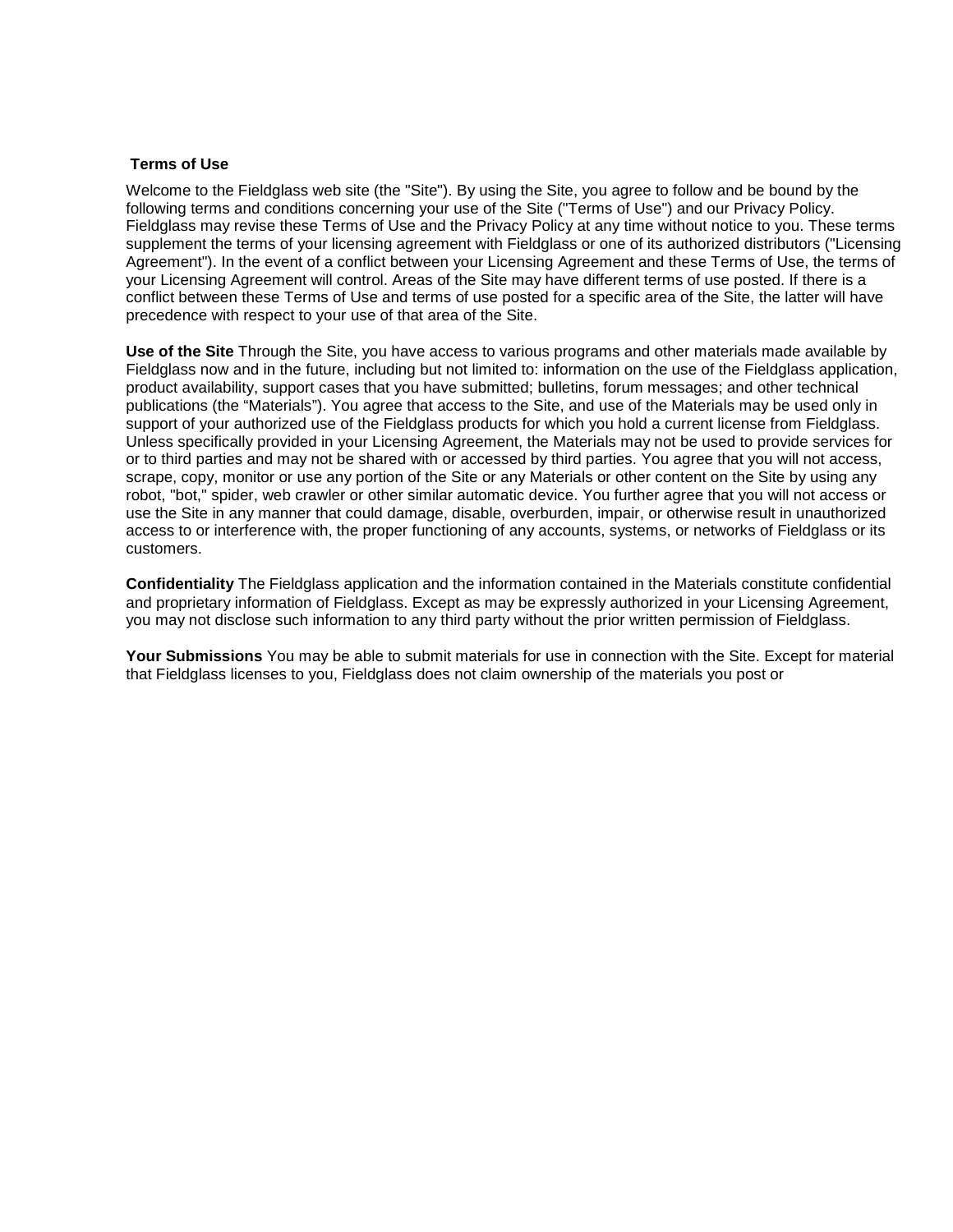otherwise provide to us related to the Site (a "Submission"). However, by posting or otherwise providing a Submission, you are granting to Fieldglass permission to use, copy, distribute, display, publish and modify your submission, each in connection with the Site. Fieldglass may remove your Submission from the Site at any time. For every Submission you make, you must have all rights necessary for you to grant the permissions in this section. You agree not to upload, email, post, publish or otherwise transmit through the Site any Submission or other content that: (a) is false or misleading; (b) is defamatory; (c) is harassing or invades another's privacy, or promotes bigotry, racism, hatred or harm against any group or individual; (d) is obscene; (e) infringes another's rights, including but not limited to intellectual property rights; (f) constitutes unsolicited bulk e-mail, "junk mail," "spam" or chain letters; or (g) violates any applicable laws or regulations.

Right to Revoke and Monitor Access Subject to the terms of your Licensing Agreement, Fieldglass retains the right to revoke access to the Site and the Materials. Access to and use of the Materials and the Site may be monitored by Fieldglass.

Your Passwords and Account Security You agree and understand that you are responsible for maintaining the confidentiality of passwords associated with any account you use to access the Site. You will be responsible to Fieldglass for all activities that occur under your account. If you become aware of any unauthorized use of your password or of your account, you agree to notify Fieldglass immediately.

Forums and Hyperlinks The Site may contain forums, bulletin boards, or other public areas of communication ("Forums"). Fieldglass does not endorse (and has not necessarily reviewed) any communication made by any person (including Fieldglass employees) in any Forum. The Site may contain hyperlinks to web sites controlled by parties other than Fieldglass. Fieldglass is not responsible for and does not endorse the contents or use of these web sites.

WARRANTIES AND DISCLAIMERS ACCESS TO THE SITE AND THE PRODUCT DISTRIBUTED THROUGH THE SITE IS SUBJECT TO THE RELEVANT WARRANTIES, EXCLUSIVE REMEDIES AND OTHER TERMS AND CONDITIONS STATED IN YOUR LICENSING AGREEMENT. EXCEPT AS EXPRESSLY PROVIDED IN SUCH LICENSING AGREEMENT, THE INFORMATION, SOFTWARE, PRODUCTS AND SERVICES CONTAINED IN THE SITE, INCLUDING THE MATERIALS, ARE PROVIDED ON AN "AS IS" AND "AS AVAILABLE" BASIS, AND WITHOUT WARRANTY OF ANY KIND. FIELDGLASS DOES NOT WARRANT THAT THE INFORMATION IN THE MATERIALS IS ACCURATE OR ERROR-FREE, NOR DOES IT PROVIDE ANY OTHER WARRANTIES, WHETHER EXPRESSED OR IMPLIED, INCLUDING, BUT NOT LIMITED TO, WARRANTIES OF MERCHANTABILITY, FITNESS FOR A PARTICULAR PURPOSE AND NON-INFRINGEMENT. EXCEPT AS EXPRESSLY PROVIDED IN YOUR LICENSING AGREEMENT, IN NO EVENT SHALL FIELDGLASS BE LIABLE FOR ANY DIRECT, INDIRECT, INCIDENTAL, SPECIAL OR CONSEQUENTIAL DAMAGES, OR DAMAGES FOR LOSS OF PROFITS, REVENUE, DATA OR USE, INCURRED BY YOU OR ANY THIRD PARTY, WHETHER IN AN ACTION IN CONTRACT